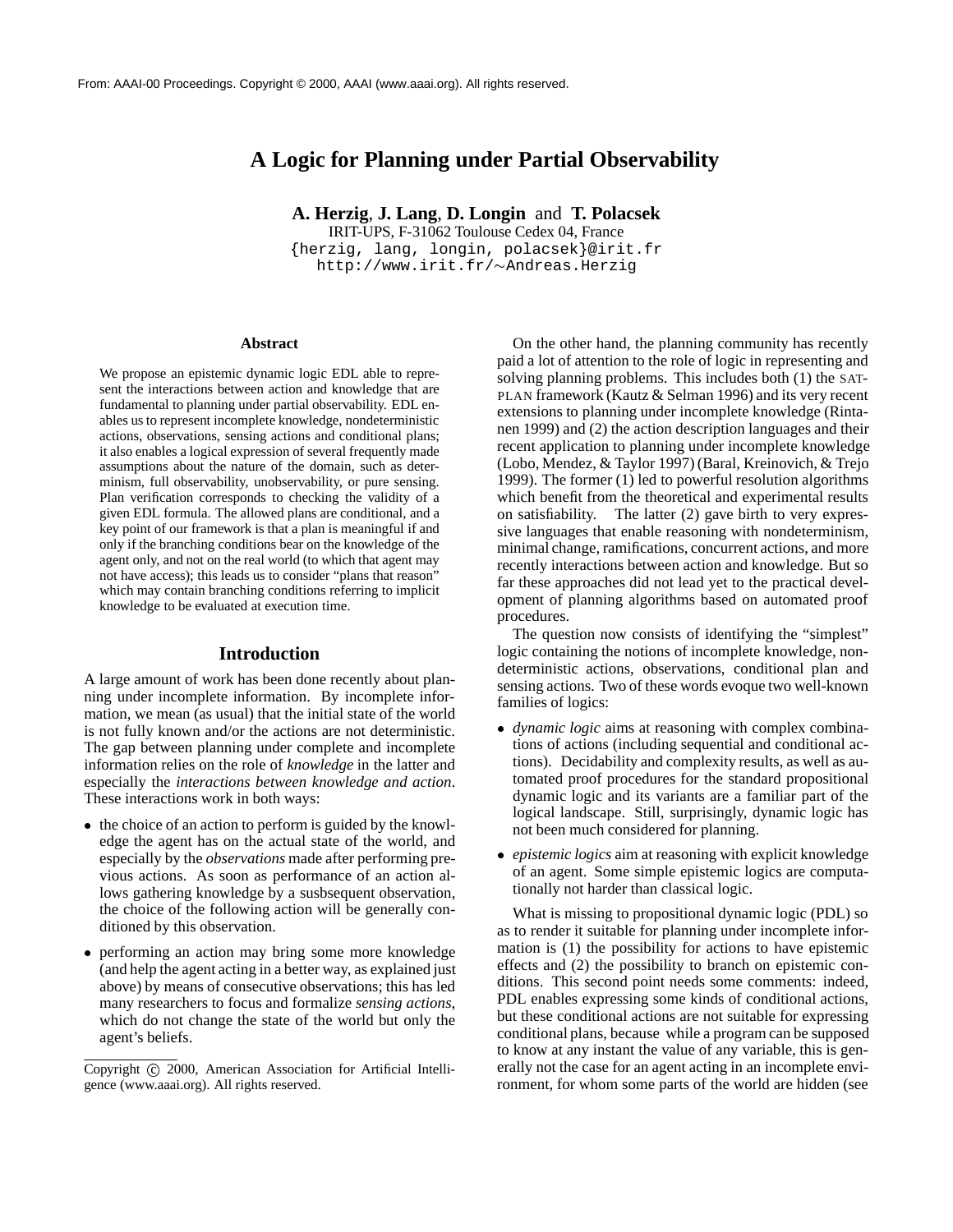e.g. (Levesque 1996)).

**Example 1** *There are* d *doors. Behind exactly* t *of the doors, there is a tiger (* $t < d$ *). Behind one (and only one) of the doors, there is a princess and no tiger. The agent has no prior knowledge about what is behind each of the doors (he only knows the values of* <sup>d</sup> *and* <sup>t</sup>*). The available actions are listening to what happens behind a given door, which results in hearing the tiger roaring if and only if there is one behind the door, and opening a given door, which may result in marrying the princess or being eaten by the tiger or nothing, depending on what is behind the door. The goal of the agent is to stay alive and marry the princess.*

The propositional variables  $p(i)$  and  $t(i)$  mean respectively that there is a princess (a tiger) behind door  $i$ . Consider the following plan

$$
\pi_1: \text{ if } p(1) \text{ then } open(1) \\ \text{else if } p(2) \text{ then } open(2) \ (\dots)
$$

Clearly,  $\pi_1$  is not executable by the agent, because in general he does not know whether  $p(i)$  holds or not, and therefore he is unable to branch on such a condition. The solution is to allow for *epistemic conditions* only. Suppose therefore that our language contains a modal operator **K**. A plan such as

$$
\pi_2: \text{ if } \mathbf{K}p(1) \text{ then } open(1) \\ \text{ else if } \mathbf{K}p(2) \text{ then } open(2) \text{ else } (\dots)
$$

can then be formulated. However, except when  $d = 1$ , it misses the goals, because the agent ignores whether  $p(i)$  is true or not, therefore he will not open any door.

Thus, agents branch on epistemic conditions only, because they are able to decide whether they *know* a given formula or not, whereas they are not always able to decide whether this formula is *true* in the actual world.

This brings us to the following specificity of our logic: it enables the expression of *plans that explicitely involve a reasoning task*. For Example 1, the shortest succeeding plan (in terms of the average number of actions, given uniform probabilities for princess and tigers locations) can be expressed informally by: repeat (listen to a door and open if there is no tiger) until either the princess is delivered or the two tigers have been found; in this second case, open all remaining doors until the princess is discovered. For  $d = 4$  and  $t = 2$ this gives

```
\pi_3:listen(1);
if t(1)then listen(2);
      if t(2)then open(3); if \neg p(3) then open(4) endif
      else open(2);
             if \neg p(2)then listen(3); if t(3) then open(4)else open(1); if \neg p(1) then listen(2); (...)
```
Such a plan succeeds, but it explicits all branches and it is thus space-consuming: when  $d$  and  $t$  vary, the size of a valid plan increases exponentially<sup>1</sup>. Now, the branching condi-

tions of such plans are only *conjunctions of elementary observations* (those elementary observations are  $t(i)$  or  $\neg t(i)$  – one of these is observed after  $listen(i)$  is performed), which means that, at any step of the execution, (i) the agent decides in unit time what is the next action to follow and (ii) he is not asked to reason (only to obey, to follow a fully explicited plan).

Let us now consider a plan  $\pi_4$  where epistemic branching conditions are allowed. We use the following abbreviations:  $KnowWherePriness =$  $\mathbf{K}p(1) \vee \mathbf{K}p(2) \vee \ldots \vee \mathbf{K}p(d)$  and  $KnowWhereTigers =$  $(Kt(1) \vee K\neg t(1)) \wedge \dots \wedge (Kt(d) \vee K\neg t(d))$  and we define the procedures:

OpenIfKnowW hereP rincess:

if **K**p(1) then open(1) else if **K**p(2) then  $open(2) \ldots$ 

 $OpenIf KnowWhereT \, igers:$ if  $\mathbf{K} \neg t(1)$  then *open*(1); if  $\neg$ **K***married*  $\land$  **K** $\neg$ *t*(2) then *open*(2); ...  $\pi_4: listen(1);$  listen(2); if  $\neg KnowWhere Princess \land \neg KnowWhereTigers$ then  $listen(3)$ ; if KnowW hereP rincess then  $OpenIf KnowWherePriness$ else  $OpenIf KnowWhereTigers$ 

It can be checked that  $\pi_4$  reaches the goals. Interestingly, if d and t vary, there is a plan in the style of  $\pi_4$  (using epistemic branching conditions) whose size is *linear* in <sup>d</sup> while any valid plan in the style of  $\pi_3$  (with no epistemic branching conditions) has an *exponential* size. It is important to notice that this gain in size is counterbalanced by a loss of execution time: indeed, although  $\pi_1$ -like plans have a size in  $\mathcal{O}(2^d)$ , their execution time (assuming that actions are performed in unit time) takes only  $\mathcal{O}(d)$ . Contrastedly, for  $\pi_4$ -like plans whose size is in  $\mathcal{O}(d)$ , their execution requires a linear number of calls to a NP-complete oracle (to compute "KnowWherePrincess" and "KnowWhereTiger"). Therefore, a plan with epistemic branching conditions is all the more interesting as the ratio between cost of space and cost of expensive on-line execution time is high.

## **An epistemic dynamic logic**

#### **Language of EDL**

else open(3) endifexecution of the action  $\alpha$ , q is true". Note that we allow The language of epistemic dynamic logic EDL is constructed from a set of atomic formulas  $VAR$ , a set of atomic actions  $ACT_0$ , the classical logic operators  $\rightarrow$ ,  $\land$ ,  $\lor$ ,  $\neg$ , the epistemic operator  $\bf{K}$ , the dynamic operator  $[.]$ , and the action operators  $\lambda$  and ;. The formula  $\lceil \alpha \rceil q$  is read "after the for nested epistemic and dynamic operators.  $\lambda$  is the action "do nothing". The complex action  $\alpha$ ;  $\beta$  is read "execute  $\alpha$  and then  $\beta$ ".  $\langle \alpha \rangle A$  is an abbreviation of  $\neg$  ([ $\alpha$ ] $\neg$ A), and [if A then  $\alpha$  else  $\beta$ ]C is an abbreviation of  $(A \rightarrow$  $[\alpha]C$   $\wedge$   $(\neg A \rightarrow [\beta]C)$ .

An EDL formula is

- *objective* iff it does not contain any modality;
- *static* iff it does not contain any dynamic modality;

<sup>&</sup>lt;sup>1</sup>This is because the evaluation of the condition "the  $d$  tigers" have been found" after having listened to  $k$  doors needs counting the tigers heard so far, which needs explicitly listing the  $\binom{k}{t}$  corresponding cases.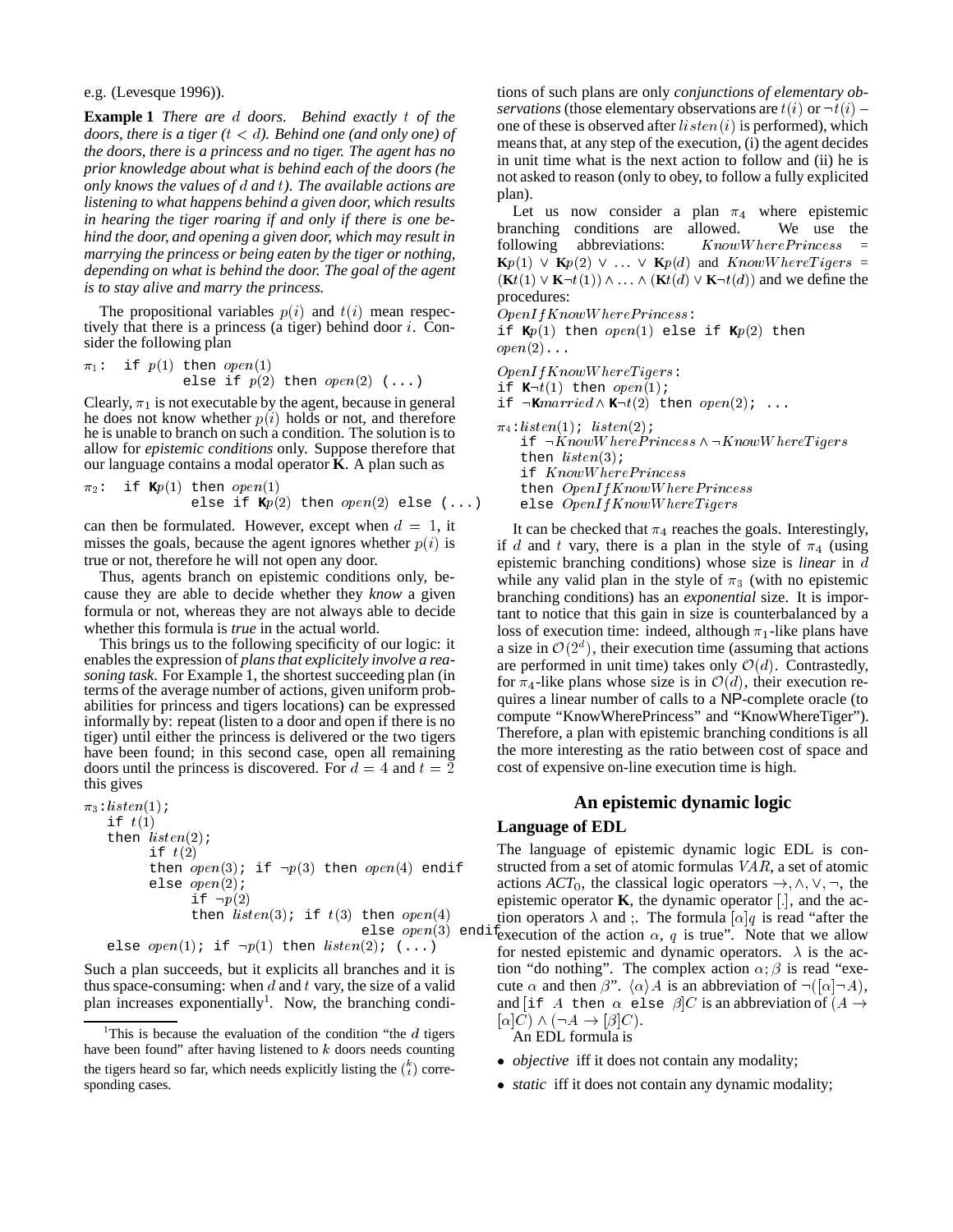- an *epistemic atom* iff it is of the form **K**A, where A is any EDL formula;
- an *epistemic formula* iff it is formed from epistemic atoms and the connectives of classical logic.

For instance,  $a \vee (b \wedge c)$  is objective; **K**( $a \vee \neg$ **K**( $a \rightarrow [\alpha]b$ )) is an epistemic atom;  $\mathbf{K}(a \vee \neg \mathbf{K}(a \rightarrow |\alpha|b)) \vee \neg \mathbf{K}[\beta]c$  is an epistemic formula;  $a \vee \neg \mathbf{K}(b \wedge \mathbf{K}c)$  is static but not epistemic;  $\mathbf{K}a \vee \neg \mathbf{K}(b \wedge \mathbf{K}c)$  is both static and epistemic.

## **Semantics of EDL**

The semantics of EDL is in terms of possible worlds (states). We interpret the knowledge of the agent at a possible world  $w$  by a set of worlds associated to  $w$ . Actions are interpreted as transition relations on worlds.

We define a model for EDL as a quadruple  $M =$  $\langle W, R_{\mathbf{K}}, \{R_{\alpha} : \alpha \in ACT_0\}, V \rangle$  where W is a set of possible worlds,  $R_{\mathbf{K}} \subseteq W \times W$  and every  $R_{\alpha} \subseteq W \times W$  is  $\alpha$ an accessibility relation<sup>2</sup>, and  $V$  associates to each world an interpretation. We require

- $R_K$  to be an equivalence relation on W,
- $R_{\lambda}\{w\} = \{w\},\,$
- $R_{\alpha;\beta} = R_{\alpha} \circ R_{\beta},$
- $R_{\alpha} \circ R_{\mathbf{K}} \subseteq R_{\mathbf{K}} \circ R_{\alpha}$ .

The truth conditions are defined as usual, in particular:

- $\bullet \models_{M,w} \mathbf{K}$  if  $\models_{M,v} A$  for every state  $v \in R_{\mathbf{K}}(w)$
- $\bullet \models_{M,w} [\alpha] A \text{ if } \models_{M,w'} A \text{ for every state } w' \in R_\alpha(w)$

Logical consequence (with global axioms) is noted  $\models$ .

## **Axiomatization of EDL**

Our axiomatisation of EDL contains that of classical logic together with modal logics S5 for knowledge and K for actions.

N(K) 
$$
\frac{A}{KA}
$$
  
N([ $\alpha$ ])  $\frac{A}{[\alpha]A}$ 

$$
K(K) \qquad (KA \wedge K(A \to C)) \to KC
$$

$$
T(K) \qquad K A \to A
$$

$$
5(K) \qquad \qquad \neg K A \to K \neg K A
$$

$$
\mathrm{Def}(\lambda) \qquad [\lambda]A \leftrightarrow A
$$

$$
\text{Def}(\alpha;\beta) \qquad [\alpha;\beta]A \; \leftrightarrow [\alpha][\beta]A
$$

$$
\mathbf{K}([\alpha]) \qquad \left( [\alpha]A \wedge [\alpha](A \to C) \right) \to [\alpha]C
$$

$$
\text{Acq}([\alpha], \mathbf{K}) \quad \mathbf{K}[\alpha]C \to \mathbf{K}[\alpha]\mathbf{K}C
$$

All the axioms are standard, except Acq( $[\alpha]$ , **K**) which means that if the agent knows what will be true after an action then he does not loose this knowledge after the action. Note that Acq([ $\alpha$ ], **K**) could be replaced by  $\mathbf{K}[\alpha]C \rightarrow$  $[\alpha]$ **K**C to which it is equivalent given the other axioms.

### **Action and information**

Our language is sufficiently expressive to distinguish explicitly between the ontic and the epistemic effects of actions, where ontic (respectively epistemic) effects are meant to be effects on the physical world only (resp. on the epistemic state of the agent only). Two particular classes of actions are *uninformative actions* whose effects are purely ontic and *purely informative actions* whose effects are purely epistemic. Intuitively, uninformative actions cannot bring any new knowledge, which means that everything that is known after the action is performed could be predicted before it was performed. The other way round, purely informative actions do not change the world. In our example, the actions  $listen(i)$  are purely informative, while the actions  $open(i)$ are not.

W is  $\alpha^e$  is purely informative and  $\alpha^o$  uninformative. *open(i)* can A key hypothesis of our logic is that any action  $\alpha$  can be decomposed into two actions, namely  $\alpha = \alpha^e \circ \alpha^o$ , where be written as  $open(i)^e \circ open(i)^o$ , where its uninformative component  $open(i)^{\circ}$  has the effect of making the agent married, eaten, or none of both, *without him being aware*, and its informative component  $open(i)^e$  has the effect to make the agent *learn* whether he gets married, eaten or none of both.

Given that  $\alpha = \alpha^e \circ \alpha^o$ , what is the relation between  $\alpha^o$  and  $\alpha^e$ ? Ideally, all changes brought about by  $\alpha^{\circ}$  are perceived through  $\alpha^{\circ}$ . We call actions of this kind (i.e., actions informing the agent about all changes they cause) *fully informant*. Formally,  $\alpha$  is fully informant iff for any objective formula A, we have that  $A \to [\alpha] (\neg A \to \mathbf{K} \neg A)$ 

holds. Purely informative actions  $\alpha$  are fully informant because the ontic part is empty, i.e.  $\alpha^{\circ} = \lambda$ . In our example  $open(i)$  is fully informant because it makes the agent aware of the change of truth value of eaten or married when it occurs.

Noticeably, these properties (purely informative, uninformative, fully informant) are about *individual actions*. Nevertheless, global properties of environments (domain descriptions) can be captured from local properties of actions. An *environment*  $\Sigma$  consists of a nonlogical theory  $T$  describing the general laws of the world and what is known about the effects of actions, together with the description of what is known about the initial state  $\Sigma_{Init}$ . An environment  $\Sigma$  is *fully observable* iff (i) each  $\alpha \in ACT_0$  is fully informant, and (ii)  $\Sigma_{Init}$  is epistemically complete<sup>3</sup>.  $\Sigma$  is *unobservable* iff each  $\alpha \in ACT_0$  is uninformative.  $\Sigma$  is *purely informative* iff each  $\alpha \in ACT_0$  is purely informative.  $\Sigma$  is *deterministic* iff each  $\alpha \in ACT_0$  is deterministic.

## **Uninformative actions**

We characterize uninformative actions by two axioms.

 $DetEpi([\alpha], \mathbf{K}) \langle \alpha \rangle \mathbf{K}A \rightarrow [\alpha] \mathbf{K}A$ 

 $Con([\alpha], K) \quad [\alpha]K\mathbb{C} \to ([\alpha] \perp \vee K[\alpha]\mathbb{C})$ 

The first expresses that uninformative actions are epistemically deterministic, in the sense that if *there is* a way of executing  $\alpha$  such that A is known afterwards, then A should be

<sup>&</sup>lt;sup>2</sup>We shall sometimes identify  $R_K$  and  $R_\alpha$  with mappings  $R_K$  :  $W \longrightarrow 2^W$  and  $R_\alpha$  :  $W \longrightarrow 2^W$ .

<sup>&</sup>lt;sup>3</sup>i.e. if  $\Sigma_{Init} \models \mathbf{K}A \vee \mathbf{K} \neg A$  for all objective A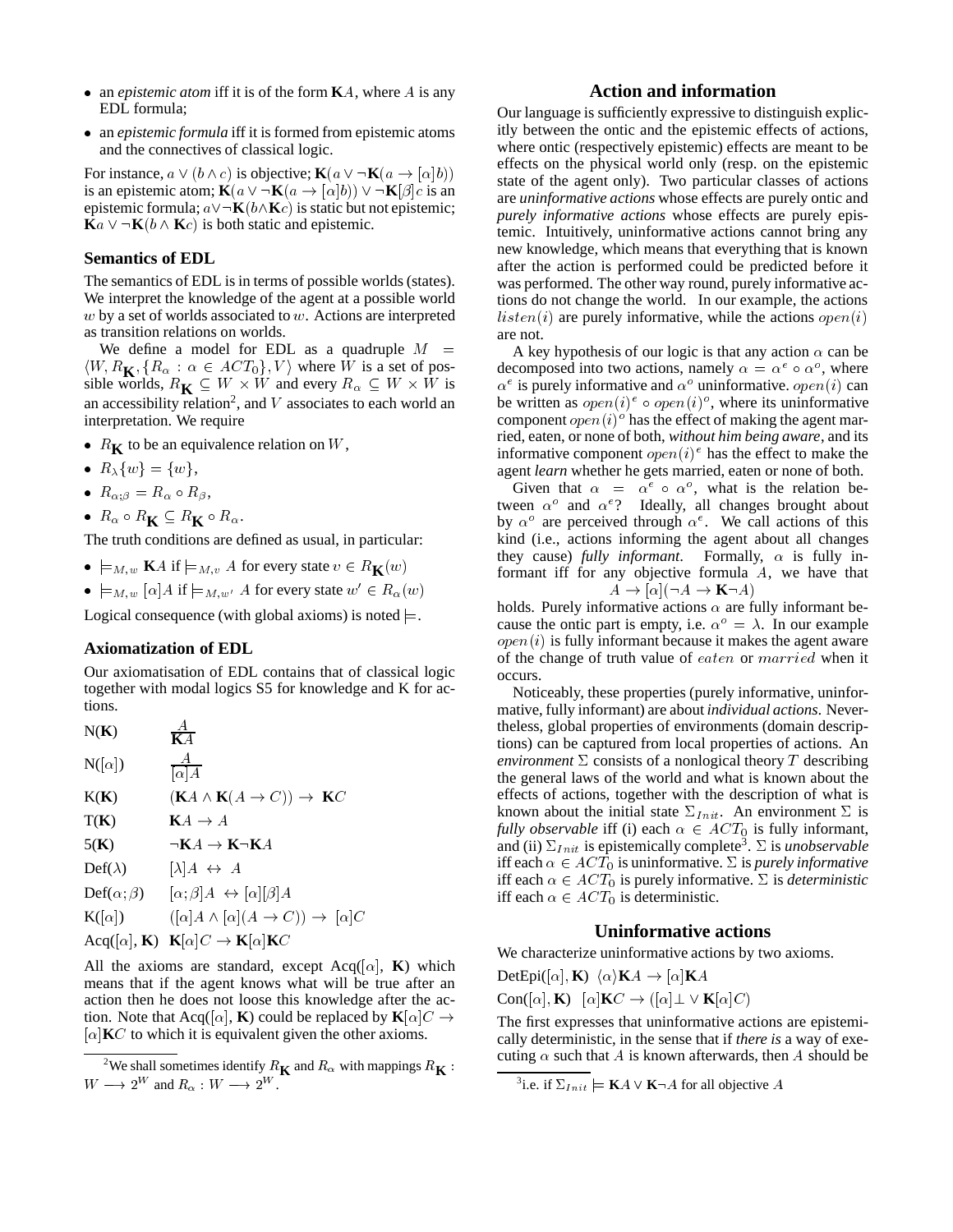known after every possible execution of  $\alpha$ . This is natural, given that  $\alpha$  does not bring any new knowledge (in particular about the way it has been executed). The second says that the epistemic effects of  $\alpha$  are known before hand. Semantically, the axioms correspond to the conditions

- If  $w', w'' \in R_\alpha(w)$  then  $R_K(w') = R_K(w'')$
- If  $R_{\alpha}(w) \neq \emptyset$  and  $w_1 R_{\mathbf{K}} \circ R_{\alpha} w_2$  then  $w_1 R_{\alpha} \circ R_{\mathbf{K}} w_2$

It can be proved that these two axioms together are equivalent to the more compact criterion of uninformativeness  $\neg K[\alpha]A \rightarrow [\alpha]\neg K A$ . It says that the agent cannot observe anything after  $\alpha$  is performed: indeed, for any formula A, if he cannot predict before  $\alpha$  is performed that A will hold after  $\alpha$ , then he will not know A after  $\alpha$  is performed. Acq([ $\alpha$ ], **K**) together with Con( $[\alpha]$ , **K**) gives us the equivalence  $[\alpha]$ **K** $C \equiv ([\alpha] \perp \vee \mathbf{K}[\alpha]C)$ .

## **Purely informative actions**

Purely informative actions do not change the world but only the knowledge; they are characterized by the axiom

Pres([ $\alpha$ ])  $A \rightarrow [\alpha]A$  if A is an objective formula.

Semantically, this corresponds to the condition

• if  $w_1R_\alpha w_2$  then  $V_{w_1} = V_{w_2}$ 

It follows from  $Acq([\alpha], K)$  and standard modal principles that purely informative actions do not diminish the knowledge of an agent.

**Proposition 1** *Let A be an objective formula and*  $\alpha$  *a purely informative action. Then*

 $\text{Pres}([\alpha], \mathbf{K}) \, K\mathcal{A} \to [\alpha] \mathbf{K}\mathcal{A}$ 

*is provable from EDL.*

If A is subjective then this does not necessarily hold, in particular if A expresses ignorance. For example  $K\neg K A \rightarrow$  $[\alpha]$ **K** $\neg$ **K** $A$  cannot be accepted, given that **K** $\neg$ **K** $A \leftrightarrow \neg$ **K** $A$ is valid in our logic of knowledge S5.

#### **A solution to the Frame Problem**

We must solve the Frame Problem in order to put to work our logic. Basically, we could integrate any solution into our framework, given that we have analysed the epistemic effects of an action in terms of its ontic effects on possible worlds. Scherl and Levesque e.g. used Reiter's solution to the Frame Problem, and applied regression as a reasoning method (Scherl & Levesque 1993). We adopt the solution in (Castilho, Gasquet, & Herzig 1999) based on dependence relations, which can be taken over without modifications and which we briefly recall here.

We associate to every atomic action  $\alpha$  the set of atomic formulas it influences. Formally, we suppose given a dependency function  $DEF : ACT_0 \longrightarrow VAR$ .  $p \in DEP(\alpha)$ means that  $\alpha$  may change the truth value of the atom p. The other way round, if  $p \notin DEP(\alpha)$  then  $\alpha$  does not change the truth value of  $p$ . In other words,  $DEP$  represents frame axioms in an economic way. This is expressed by the generic frame axiom

Pres<sub>DEP</sub>(
$$
\alpha
$$
) if  $p \notin DEP(\alpha)$  then  $p \rightarrow |\alpha|p$  and  $\neg p \rightarrow |\alpha|\neg p$ 

Semantically, the axiom corresponds to the condition

• For all  $w, w' \in W$  and  $p \in VAR$ , if  $w' \in R_{\alpha}(w)$  and  $p \notin DEP(\alpha)$  then  $\models_{M,w} p$  iff  $\models_{M,w'} p$ .

Given a dependence relation  $DEF$ ,  $\models_{DEP}$  is the corresponding extension of theEDL consequence relation.

As a particular case, purely informative actions verify  $DEP(\alpha) = \emptyset$ . Thus, we have for instance the frame axioms  $t(1) \rightarrow [listen(1)]t(1)$  and  $p(2) \rightarrow [listen(1)]p(2)$ . Combining all these atomic frame axioms by principles of classical logic, we obtain the following.

**Proposition 2** *Let* A *be objective, and let* atm(A) *be the set of atoms of A. If*  $atm(A) \cap DEP(\alpha) = \emptyset$  *then:* 

- $\bullet \models_{DEP} A \rightarrow [\alpha]A;$
- $\bullet \models_{DEP} KA \rightarrow [\alpha]KA.$

## **Plan verification in EDL**

The set of *meaningful plans* is the smallest set such that

- $\alpha$  is a meaningful plan for every  $\alpha \in ACT_0 \cup \{\lambda\};$
- if  $\pi$  and  $\pi'$  are meaningful plans and A is an epistemic formula then  $\pi; \pi'$  and if  $A$  then  $\pi$  else  $\pi'$  are meaningful plans.

Intuitively, a meaningful plan is a plan whose branching conditions are "epistemically interpretable", which means that the agent can decide whether the branching condition holds or not (which would not necessarily be the case if the formula were not epistemic, cf. example).

A *plan verification problem* <sup>V</sup> is defined by a 5-tuple  $\langle T, \Sigma_{Init}, DEP, G, \pi \rangle$  where

- $T = \langle S, E, X \rangle$  is an EDL theory composed of a set of state axioms <sup>S</sup> expressing static laws of the domain, laws about the effects of actions  $E$ , and executability laws  $X$ . Static laws are static formulas; effect laws are formulas of the form  $A \to [\alpha]C$  with A objective and C an epistemic formula; executability laws are formulas of the form  $A \leftrightarrow$  $\langle \alpha \rangle$  with A objective.
- $\bullet$   $\Sigma_{Init}$  is an epistemic atom;
- $DEP$  is a dependency function;
- $G$  is a static formula (the goal);
- $\pi$  is an meaningful plan.

Given a plan verification problem  $V$ ,  $\pi$  is said to be

- *executable* for  $V$  iff  $T \models_{DEP} \Sigma_{Init} \rightarrow \langle \pi \rangle \top$  holds.
- *valid* for *V* iff  $T \models_{DEP} \Sigma_{Init} \rightarrow [\pi]G$  holds.

The validity problem in EDL is PSPACE-hard, and the consequence problem is EXPTIME-hard. The reason is that EDL extends modal logic K, where these problems are PSPACE- and EXPTIME-complete, respectively. Nevertheless, the complexity of the much more specific plan verification problem in EDL is much lower:

#### **Proposition 3 (complexity of plan verification)**

PLAN VERIFICATION *in EDL is*  $\Pi_2^p$ -complete.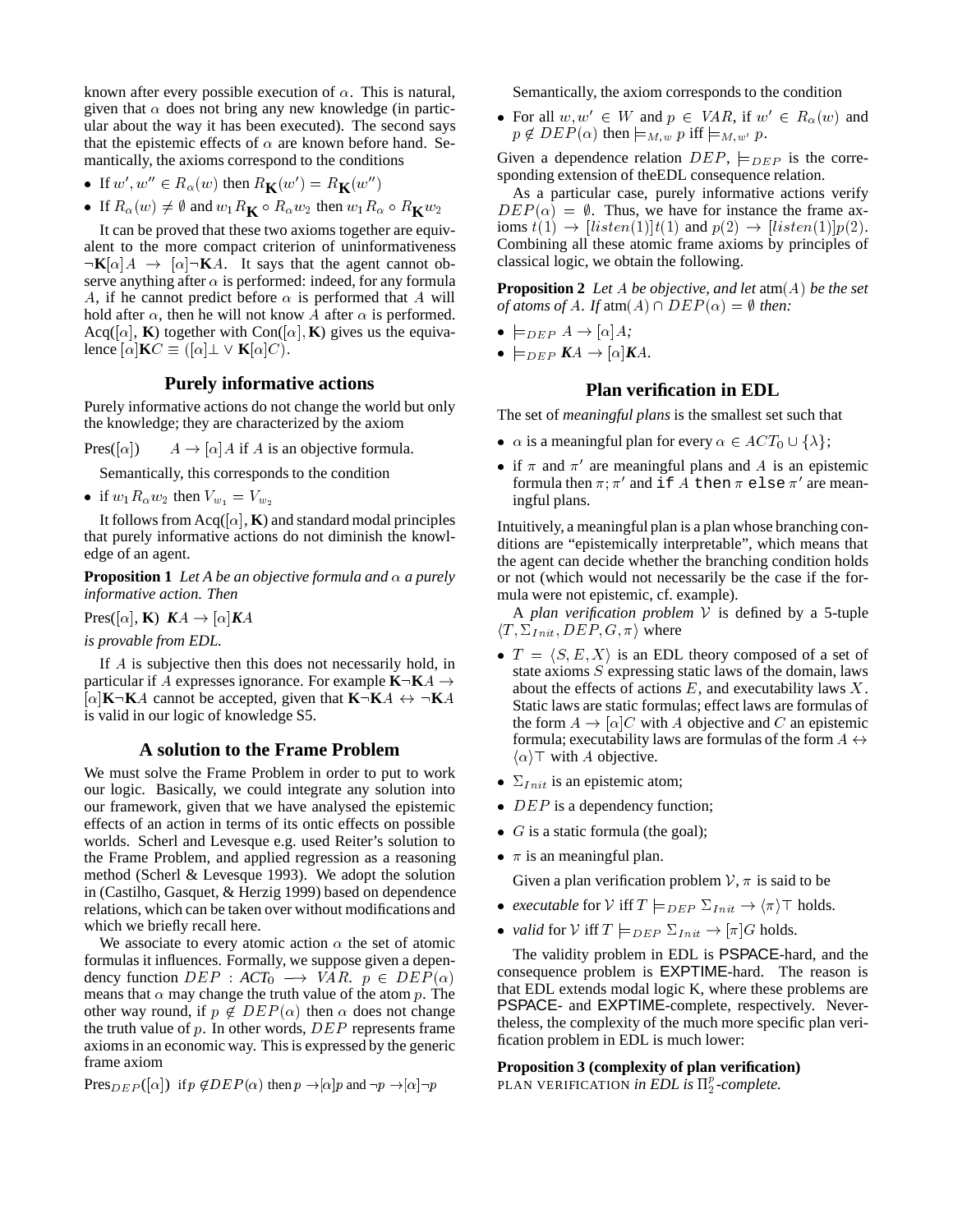Note that if branching conditions were restricted to elementary conjunctions of observations instead of any epistemic conditions then the problem would be "only" coNPcomplete.

It is worth investigating what plan validation becomes when some specific assumptions are made about observability.

**Unobservable environments** When the environment is unobservable, we can show by induction that uninformativeness extends to any meaningful plan: for any meaningful plan  $\pi$  and any objective formula A,

$$
\neg \mathbf{K}[\pi]A \to [\pi] \neg \mathbf{K}A
$$

holds, which leads to the following intuitive result: *if there is a meaningful valid plan*  $\pi$  *for*  $V = \langle T, \Sigma_{Init}, DEP, G \rangle$ *then there is a nonbranching (i.e., without tests) meaningful valid plan for* <sup>V</sup>*.*

**Fully observable environments** When the environment is fully observable, we can show by induction that for any meaningful plan  $\pi$  and any objective formula A, we have  $[\pi]$ (**K** $A \vee \mathbf{K} \neg A$ ) holds, and that the epistemic operator is needless, which is expressed intuitively by the following result: *if there is a meaningful valid plan*  $\pi$  *for*  $V$  *then there is an epistemic-free (e.g., without any occurrence of* **K**) *meaningful valid plan for* <sup>V</sup>*.* Thus, a fragment of PDL is sufficient for capturing plan verification in fully observable environments.

**Purely epistemic environments** When the environment is fully epistemic, all actions are commutative and knowledge preserving. This leads to the following result: if there is a meaningful valid plan  $\pi$  for  $P$  then  $\alpha_1; \alpha_2; \dots; \alpha_n$  is a valid plan for P, where  $ACT_0 = {\alpha_1, ..., \alpha_n}.$ 

We end up the section with some considerations on plan existence. Informally, the plan existence problem reads: given  $P = \langle T, \Sigma_{Init}, DEP, G \rangle$ , is there a plan  $\pi$  for P? Similar to verification problems, we check whether there is a proof of  $T, \neg G \models_{DEP} \neg \Sigma_{Init}$ . If this is the case, then we can associate a meaningful executable plan  $\pi$  to  $\mathcal{P}$ .  $\pi$  can then be checked for validity (which will not always be the case, in particular when actions are nondeterministic).  $\pi$  is certainly only a first step towards a plan. We leave this issue to further research.

#### **Example**

How we can handle our running example in our logic? For the sake of readability, suppose  $d = 2$  and  $t = 1$ . A meaningful valid plan is

 $\pi_{2,1}$  = listen(1); if **K**t(1) then open(2) else open(1) Proving the validity of  $\pi_{2,1}$  amounts to proving that the formula  $T \models_{DEP} \Sigma_{Init} \rightarrow [\pi_{2,1}](married \wedge alive)$  is a theorem, where the initial situation  $\Sigma_{Init}$  is

 $\Sigma_{Init} = alive \wedge ((t(1) \wedge \neg t(2) \wedge p(2)) \vee (t(2) \wedge \neg t(1) \wedge p(1)))$ and  $T$  is the nonlogical theory of the domain, consisting of the following set  $T$  of effect axioms:

$$
T = \{ t(i) \rightarrow [listen(i)]\mathbf{K}t(i), \neg t(i) \rightarrow [listen(i)]\mathbf{K} \neg t(i),
$$
  
\n
$$
p(i) \rightarrow [open(i)]married, t(i) \rightarrow [open(i)]\neg alive,
$$
  
\n
$$
(\neg p(i) \land \neg married) \rightarrow [open(i)]\neg married,
$$
  
\n
$$
(\neg t(i) \land alive) \rightarrow [open(i)]alive,
$$

 $\langle listen(i)\top\rangle, \langle open(i)\top\rangle\}.$ 

(where we suppose  $i \in \{1, 2\}$ ).

Moreover, let  $DEP(listen(i)) = \emptyset$  and  $DEP(open(i))$  $= \{married, alive\}.$  (The dependence-based solution to the Frame Problem requires the last two conditional frame axioms of T.) We establish that  $T \models_{DEF} \Sigma_{Init} \rightarrow$  $[\pi_{2,1}](married \wedge alive)$  by proving  $T \models_{DEP} (t(1) \wedge \neg t(2) \wedge \neg t(3))$  $p(2) \wedge alive)$   $\rightarrow$   $[\pi_{2,1}](married \wedge alive)$  and  $T \models_{DEP}$  $(t(2) \wedge \neg t(1) \wedge p(1) \wedge alive) \rightarrow [\pi_{2,1}](married \wedge alive).$ Then the disjunction of the respective antecedens is nothing but  $\Sigma_{Init}$ , and since  $(\mathbf{K}t(1) \land [open(2)](alive \land married)) \lor$  $(K\neg t(1) \wedge [open(1)] (alive \wedge married))$  is equivalent to

 $[listen(1); if **K***t*(1) then open(2) else open(1)] (alive \wedge$ married), putting things together we obtain what we wanted.

#### **Related work and conclusion**

There is a significant amount of related work about the interactions between action and knowledge, both in the KR and the planning communities. Combining knowledge and action in a logical framework comes back to the work of (Moore 1985) who provided a theory of action including knowledge-producing actions. Building on this theory, (Scherl & Levesque 1993) represent knowledge-producing actions in the situation calculus by means of an explicit accessibility relation between situations, treated as an ordinary fluent, that corresponds to our epistemic accessibility relation. (Levesque 1996) then uses this knowledge fluents to represent complex plans involving, like ours, nondeterminism, observations and branching (and also loops, that we did not consider). He points out that the executability of a plan requires that the agent *needs to know how to execute it*, which implies that branching conditions must involve knowledge and not objective facts whose truth may not be accessible to the agent. On the one hand, in our logic, consisting of a fragment of propositional PDL extended with epistemic modalities to represent the effects of actions, the interactions between dynamic and epistemic modalities enable a simple representation of various observability assumptions; on the other hand, by using the situation calculus, Levesque handles more easily than us *value tests* returning the value of a variable (for instance, he is able to represent in a simple way a plan such as search Mary's phone number in the phonebook and then dial it whereas we cannot do it unless we write down a finite but unreasonable amount of propositional formulas). This approach was extended in (Lakemeyer & Levesque 1998) so as to introduce the *only knowing* modality. (Bacchus & Petrick 1998) point out the practical impossibility to generate explicit conditional plans, because they get too large, and thus advocate for the need of reasoning about knowledge during plan execution, which is one of the key points of our logic. Their representation model makes use of an epistemic modality. Our approach could be thought of as being complementary to theirs, because we provide a simple way to represent various kinds of interactions between knowledge and action while they focus on the practical computation of the effects of a plan contain